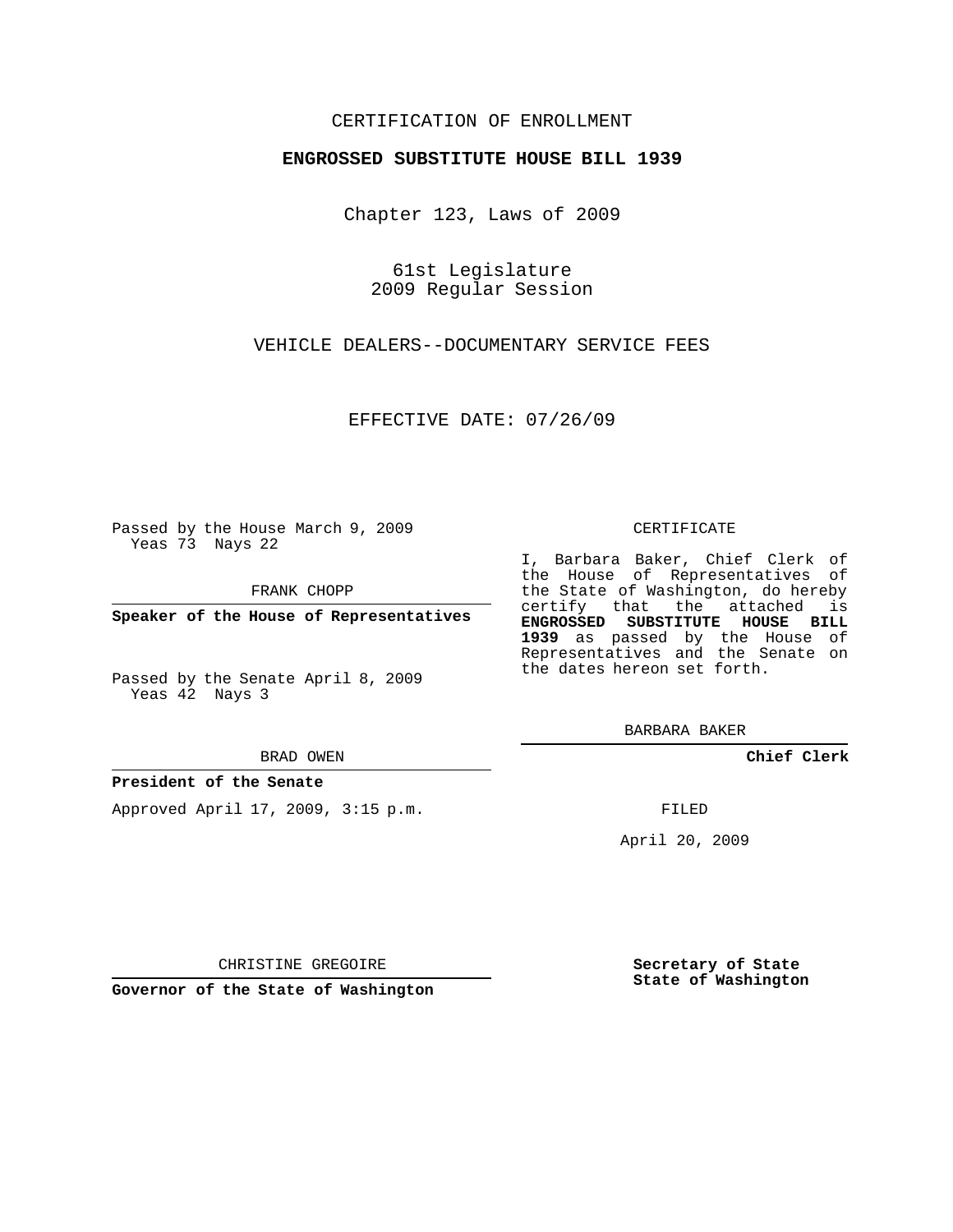# **ENGROSSED SUBSTITUTE HOUSE BILL 1939** \_\_\_\_\_\_\_\_\_\_\_\_\_\_\_\_\_\_\_\_\_\_\_\_\_\_\_\_\_\_\_\_\_\_\_\_\_\_\_\_\_\_\_\_\_

\_\_\_\_\_\_\_\_\_\_\_\_\_\_\_\_\_\_\_\_\_\_\_\_\_\_\_\_\_\_\_\_\_\_\_\_\_\_\_\_\_\_\_\_\_

Passed Legislature - 2009 Regular Session

# **State of Washington 61st Legislature 2009 Regular Session**

**By** House Transportation (originally sponsored by Representatives Takko, Armstrong, Morris, Springer, Eddy, Wood, Warnick, Ericksen, Sells, Kenney, Simpson, Moeller, Ormsby, and Wallace)

READ FIRST TIME 03/03/09.

1 AN ACT Relating to vehicle dealer documentary service fees; and 2 amending RCW 46.70.180.

3 BE IT ENACTED BY THE LEGISLATURE OF THE STATE OF WASHINGTON:

 4 **Sec. 1.** RCW 46.70.180 and 2007 c 155 s 2 are each amended to read 5 as follows:

6 Each of the following acts or practices is unlawful:

 (1) To cause or permit to be advertised, printed, displayed, published, distributed, broadcasted, televised, or disseminated in any manner whatsoever, any statement or representation with regard to the sale, lease, or financing of a vehicle which is false, deceptive, or misleading, including but not limited to the following:

12 (a) That no down payment is required in connection with the sale of 13 a vehicle when a down payment is in fact required, or that a vehicle 14 may be purchased for a smaller down payment than is actually required;

15 (b) That a certain percentage of the sale price of a vehicle may be 16 financed when such financing is not offered in a single document 17 evidencing the entire security transaction;

18 (c) That a certain percentage is the amount of the service charge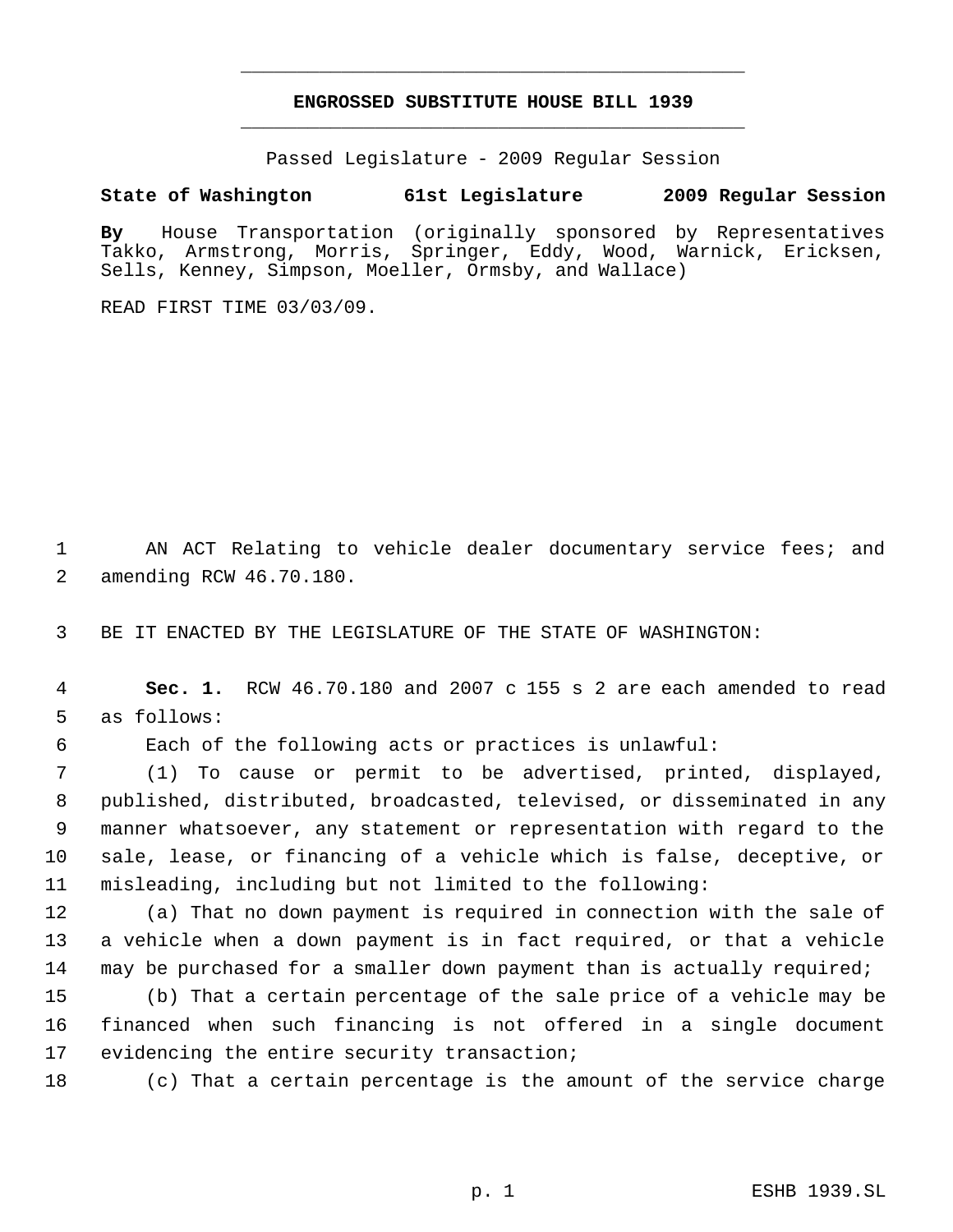to be charged for financing, without stating whether this percentage 2 charge is a monthly amount or an amount to be charged per year;

 (d) That a new vehicle will be sold for a certain amount above or below cost without computing cost as the exact amount of the factory invoice on the specific vehicle to be sold;

 (e) That a vehicle will be sold upon a monthly payment of a certain amount, without including in the statement the number of payments of that same amount which are required to liquidate the unpaid purchase price.

10 (2)(a) $(i)$  To incorporate within the terms of any purchase and sale or lease agreement any statement or representation with regard to the sale, lease, or financing of a vehicle which is false, deceptive, or misleading, including but not limited to terms that include as an added cost to the selling price or capitalized cost of a vehicle an amount for licensing or transfer of title of that vehicle which is not actually due to the state, unless such amount has in fact been paid by the dealer prior to such sale.

18 (ii) However, an amount not to exceed ((fifty-dollars)) the 19 applicable amount provided in (iii)(A) and (B) of this subsection  $(2)(a)$  per vehicle sale or lease may be charged by a dealer to recover administrative costs for collecting motor vehicle excise taxes, licensing and registration fees and other agency fees, verifying and clearing titles, transferring titles, perfecting, releasing, or satisfying liens or other security interests, and other administrative and documentary services rendered by a dealer in connection with the sale or lease of a vehicle and in carrying out the requirements of this chapter or any other provisions of state law.

28 (iii) A dealer may charge under (a)(ii) of this subsection:

 (A) As of the effective date of this act through June 30, 2014, an amount not to exceed one hundred fifty dollars; and

(B) As of July 1, 2014, an amount not to exceed fifty dollars.

 (b) A dealer may charge the documentary service fee in (a) of this subsection under the following conditions:

 (i) The documentary service fee is disclosed in writing to a prospective purchaser or lessee before the execution of a purchase and sale or lease agreement;

 (ii) The dealer discloses to the purchaser or lessee in writing 38 that the documentary service fee is ((not represented)) a negotiable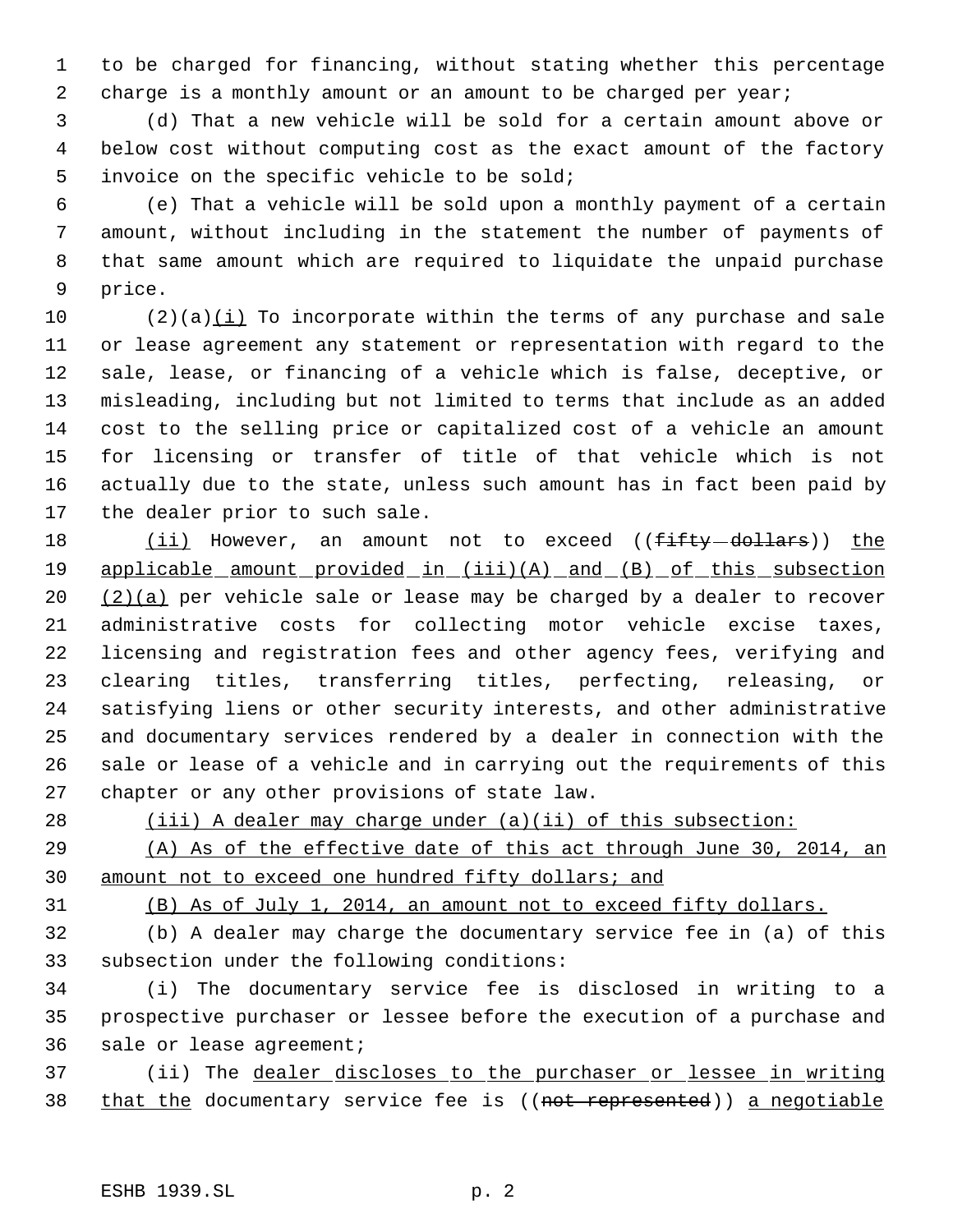1 fee. The disclosure must be written in a typeface that is at least as 2 large as the typeface used in the standard text of the document that 3 contains the disclosure and that is bold faced, capitalized, 4 underlined, or otherwise set out from the surrounding material so as to 5 be conspicuous. The dealer shall not represent to the purchaser or 6 lessee ( $(a\text{s} - a)$ ) that the fee or charge is required by the state to be paid by either the dealer or prospective purchaser or lessee;

 (iii) The documentary service fee is separately designated from the selling price or capitalized cost of the vehicle and from any other 10 taxes, fees, or charges; and

 (iv) Dealers disclose in any advertisement that a documentary 12 service fee in an amount (( $up$  to fifty dollars)) provided in  $(iv)$  (A) 13 and (B) of this subsection  $(2)(b)$  may be added to the sale price or the 14 capitalized cost:

 (A) As of the effective date of this act through June 30, 2014, an 16 amount up to one hundred fifty dollars; and

(B) As of July 1, 2014, an amount up to fifty dollars.

 For the purposes of this subsection (2), the term "documentary service fee" means the optional amount charged by a dealer to provide the services specified in (a) of this subsection.

 (3) To set up, promote, or aid in the promotion of a plan by which vehicles are to be sold or leased to a person for a consideration and upon further consideration that the purchaser or lessee agrees to secure one or more persons to participate in the plan by respectively making a similar purchase and in turn agreeing to secure one or more persons likewise to join in said plan, each purchaser or lessee being given the right to secure money, credits, goods, or something of value, depending upon the number of persons joining the plan.

 (4) To commit, allow, or ratify any act of "bushing" which is defined as follows: Entering into a written contract, written purchase order or agreement, retail installment sales agreement, note and security agreement, or written lease agreement, hereinafter collectively referred to as contract or lease, signed by the prospective buyer or lessee of a vehicle, which:

 (a) Is subject to any conditions or the dealer's or his or her authorized representative's future acceptance, and the dealer fails or refuses within four calendar days, exclusive of Saturday, Sunday, or legal holiday, and prior to any further negotiations with said buyer or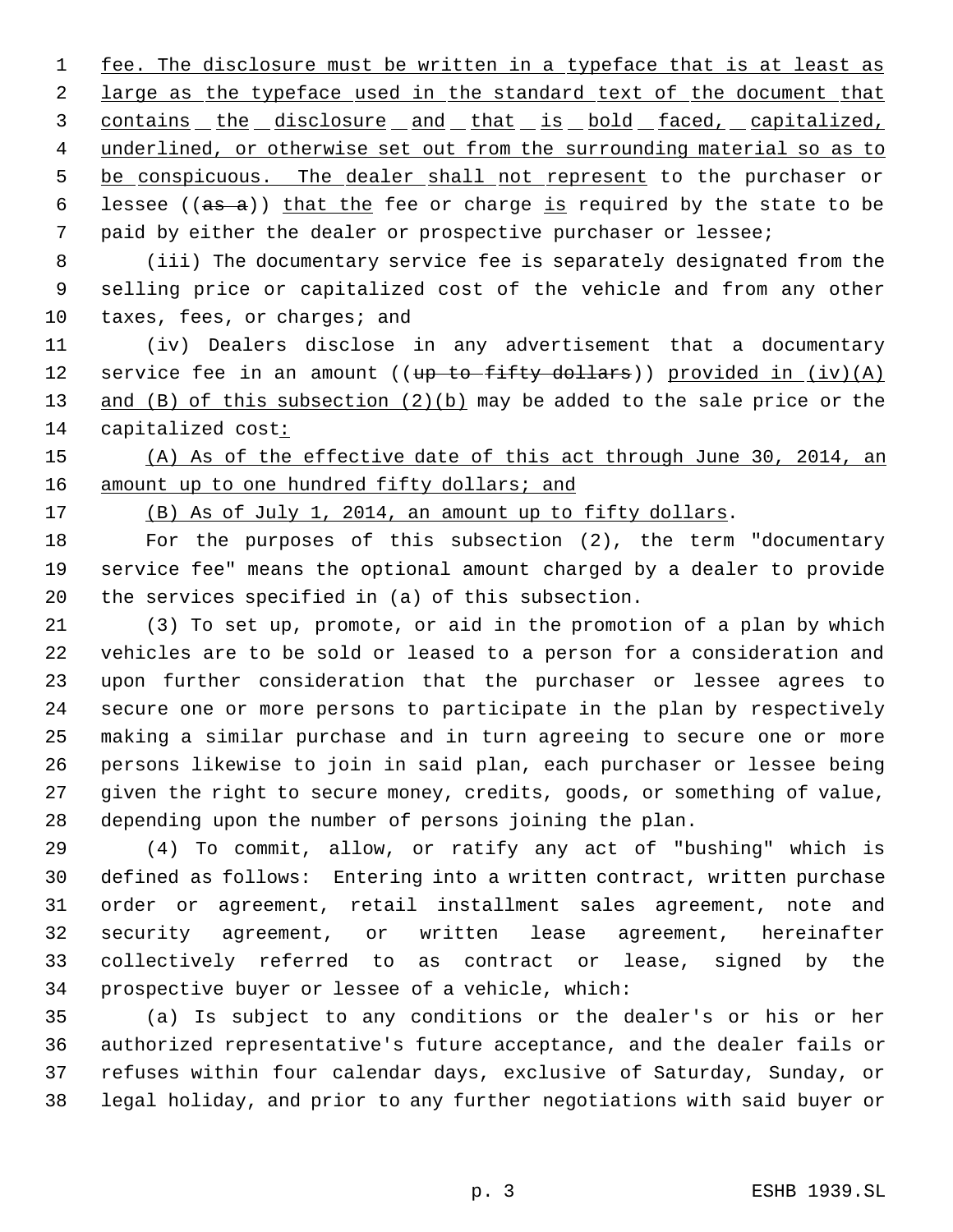lessee to inform the buyer or lessee either: (i) That the dealer unconditionally accepts the contract or lease, having satisfied, removed, or waived all conditions to acceptance or performance, including, but not limited to, financing, assignment, or lease approval; or (ii) that the dealer rejects the contract or lease, thereby automatically voiding the contract or lease, as long as such voiding does not negate commercially reasonable contract or lease provisions pertaining to the return of the subject vehicle and any physical damage, excessive mileage after the demand for return of the vehicle, and attorneys' fees authorized by law, and tenders the refund of any initial payment or security made or given by the buyer or lessee, including, but not limited to, any down payment, and tenders return of the trade-in vehicle, key, other trade-in, or certificate of title to a trade-in. Tender may be conditioned on return of the subject vehicle if previously delivered to the buyer or lessee.

 The provisions of this subsection (4)(a) do not impair, prejudice, or abrogate the rights of a dealer to assert a claim against the buyer or lessee for misrepresentation or breach of contract and to exercise all remedies available at law or in equity, including those under chapter 62A.9A RCW, if the dealer, bank, or other lender or leasing company discovers that approval of the contract or financing or approval of the lease was based upon material misrepresentations made by the buyer or lessee, including, but not limited to, misrepresentations regarding income, employment, or debt of the buyer or lessee, as long as the dealer, or his or her staff, has not, with knowledge of the material misrepresentation, aided, assisted, encouraged, or participated, directly or indirectly, in the misrepresentation. A dealer shall not be in violation of this subsection (4)(a) if the buyer or lessee made a material misrepresentation to the dealer, as long as the dealer, or his or her staff, has not, with knowledge of the material misrepresentation, aided, assisted, encouraged, or participated, directly or indirectly, in the misrepresentation.

 When a dealer informs a buyer or lessee under this subsection (4)(a) regarding the unconditional acceptance or rejection of the contract, lease, or financing by an electronic mail message, the dealer must also transmit the communication by any additional means;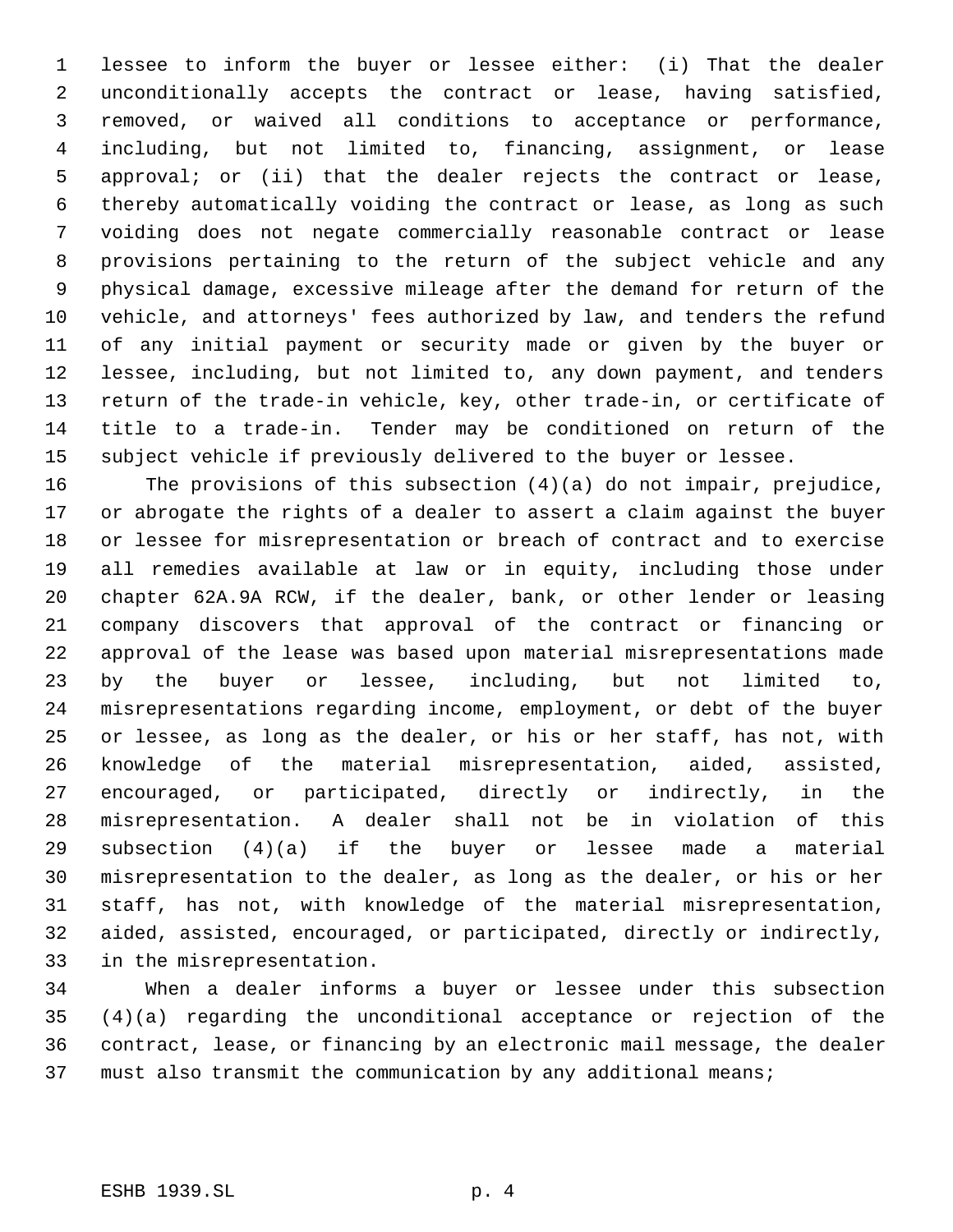(b) Permits the dealer to renegotiate a dollar amount specified as trade-in allowance on a vehicle delivered or to be delivered by the buyer or lessee as part of the purchase price or lease, for any reason except:

 (i) Failure to disclose that the vehicle's certificate of ownership has been branded for any reason, including, but not limited to, status as a rebuilt vehicle as provided in RCW 46.12.050 and 46.12.075; or

 (ii) Substantial physical damage or latent mechanical defect occurring before the dealer took possession of the vehicle and which could not have been reasonably discoverable at the time of the taking of the order, offer, or contract; or

 (iii) Excessive additional miles or a discrepancy in the mileage. "Excessive additional miles" means the addition of five hundred miles or more, as reflected on the vehicle's odometer, between the time the vehicle was first valued by the dealer for purposes of determining its trade-in value and the time of actual delivery of the vehicle to the dealer. "A discrepancy in the mileage" means (A) a discrepancy between the mileage reflected on the vehicle's odometer and the stated mileage on the signed odometer statement; or (B) a discrepancy between the mileage stated on the signed odometer statement and the actual mileage on the vehicle; or

 (c) Fails to comply with the obligation of any written warranty or guarantee given by the dealer requiring the furnishing of services or repairs within a reasonable time.

 (5) To commit any offense relating to odometers, as such offenses are defined in RCW 46.37.540, 46.37.550, 46.37.560, and 46.37.570. A violation of this subsection is a class C felony punishable under chapter 9A.20 RCW.

 (6) For any vehicle dealer or vehicle salesperson to refuse to furnish, upon request of a prospective purchaser or lessee, for vehicles previously registered to a business or governmental entity, the name and address of the business or governmental entity.

 (7) To commit any other offense under RCW 46.37.423, 46.37.424, or 46.37.425.

 (8) To commit any offense relating to a dealer's temporary license permit, including but not limited to failure to properly complete each such permit, or the issuance of more than one such permit on any one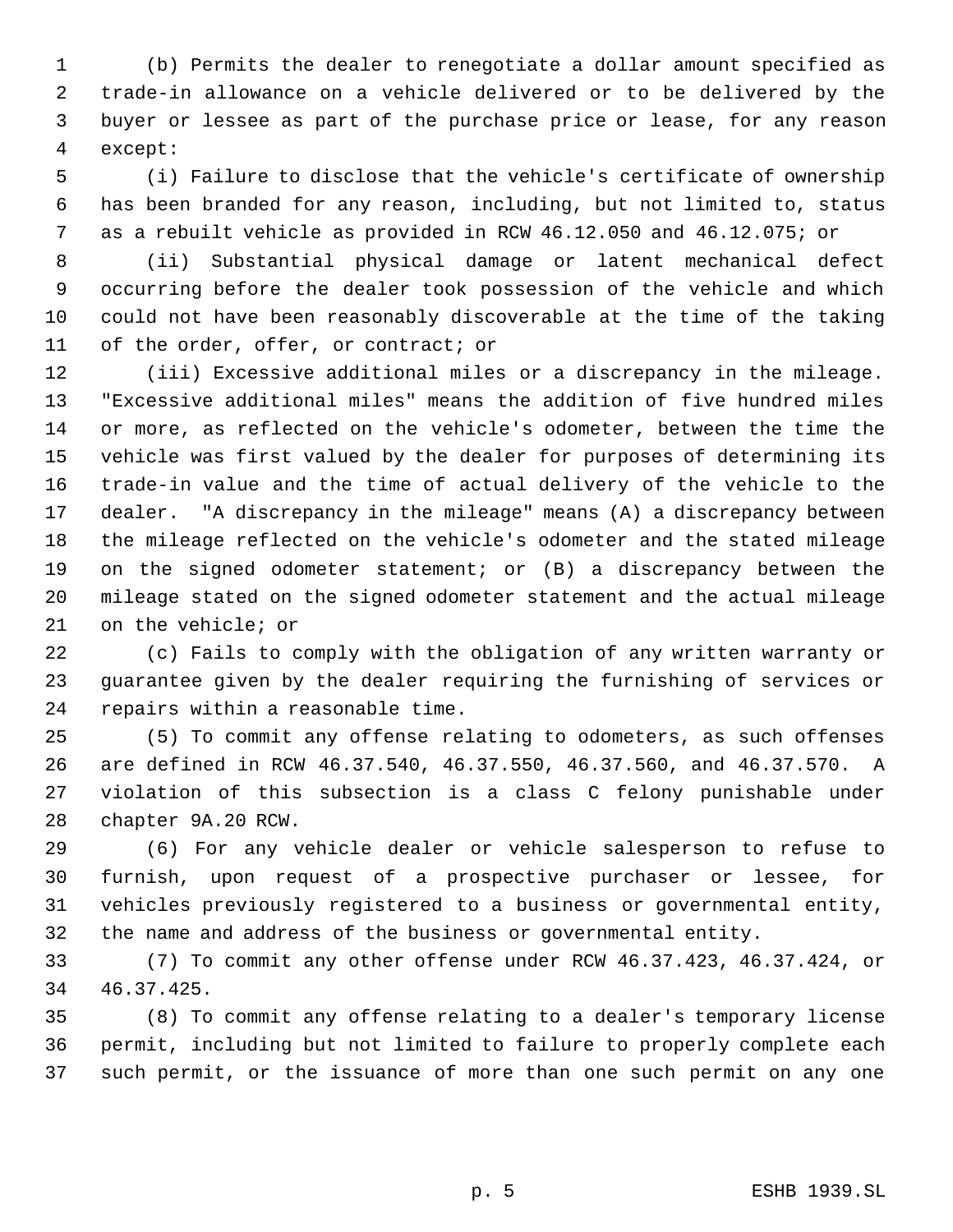vehicle. However, a dealer may issue a second temporary permit on a vehicle if the following conditions are met:

 (a) The lienholder fails to deliver the vehicle title to the dealer within the required time period;

(b) The dealer has satisfied the lien; and

 (c) The dealer has proof that payment of the lien was made within two calendar days, exclusive of Saturday, Sunday, or a legal holiday, after the sales contract has been executed by all parties and all conditions and contingencies in the sales contract have been met or otherwise satisfied.

 (9) For a dealer, salesperson, or mobile home manufacturer, having taken an instrument or cash "on deposit" from a purchaser or lessee prior to the delivery of the bargained-for vehicle, to commingle the "on deposit" funds with assets of the dealer, salesperson, or mobile home manufacturer instead of holding the "on deposit" funds as trustee in a separate trust account until the purchaser or lessee has taken delivery of the bargained-for vehicle. Delivery of a manufactured home shall be deemed to occur in accordance with RCW 46.70.135(5). Failure, immediately upon receipt, to endorse "on deposit" instruments to such a trust account, or to set aside "on deposit" cash for deposit in such trust account, and failure to deposit such instruments or cash in such trust account by the close of banking hours on the day following receipt thereof, shall be evidence of intent to commit this unlawful practice: PROVIDED, HOWEVER, That a motor vehicle dealer may keep a separate trust account which equals his or her customary total customer deposits for vehicles for future delivery. For purposes of this section, "on deposit" funds received from a purchaser of a manufactured home means those funds that a seller requires a purchaser to advance before ordering the manufactured home, but does not include any loan proceeds or moneys that might have been paid on an installment contract.

 (10) For a dealer or manufacturer to fail to comply with the obligations of any written warranty or guarantee given by the dealer or manufacturer requiring the furnishing of goods and services or repairs within a reasonable period of time, or to fail to furnish to a purchaser or lessee, all parts which attach to the manufactured unit including but not limited to the undercarriage, and all items specified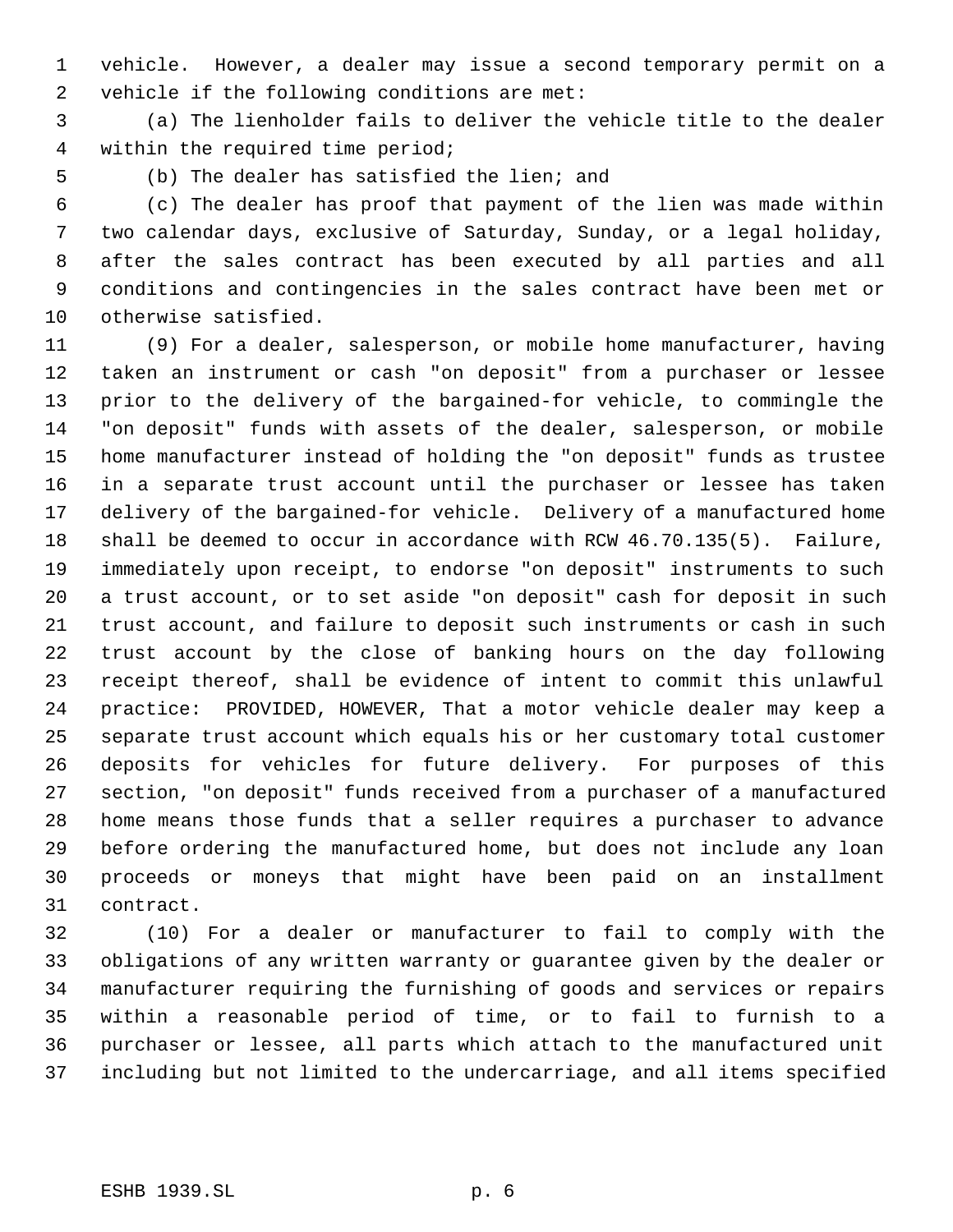in the terms of a sales or lease agreement signed by the seller and buyer or lessee.

 (11) For a vehicle dealer to pay to or receive from any person, firm, partnership, association, or corporation acting, either directly or through a subsidiary, as a buyer's agent for consumers, any compensation, fee, purchase moneys or funds that have been deposited into or withdrawn out of any account controlled or used by any buyer's agent, gratuity, or reward in connection with the purchase, sale, or lease of a new motor vehicle.

 (12) For a buyer's agent, acting directly or through a subsidiary, to pay to or to receive from any motor vehicle dealer any compensation, fee, gratuity, or reward in connection with the purchase, sale, or lease of a new motor vehicle. In addition, it is unlawful for any buyer's agent to engage in any of the following acts on behalf of or in the name of the consumer:

 (a) Receiving or paying any purchase moneys or funds into or out of 17 any account controlled or used by any buyer's agent;

 (b) Signing any vehicle purchase orders, sales contracts, leases, odometer statements, or title documents, or having the name of the buyer's agent appear on the vehicle purchase order, sales contract, lease, or title; or

 (c) Signing any other documentation relating to the purchase, sale, lease, or transfer of any new motor vehicle.

 It is unlawful for a buyer's agent to use a power of attorney obtained from the consumer to accomplish or effect the purchase, sale, lease, or transfer of ownership documents of any new motor vehicle by any means which would otherwise be prohibited under (a) through (c) of this subsection. However, the buyer's agent may use a power of attorney for physical delivery of motor vehicle license plates to the consumer.

 Further, it is unlawful for a buyer's agent to engage in any false, deceptive, or misleading advertising, disseminated in any manner whatsoever, including but not limited to making any claim or statement that the buyer's agent offers, obtains, or guarantees the lowest price on any motor vehicle or words to similar effect.

 (13) For a buyer's agent to arrange for or to negotiate the purchase, or both, of a new motor vehicle through an out-of-state dealer without disclosing in writing to the customer that the new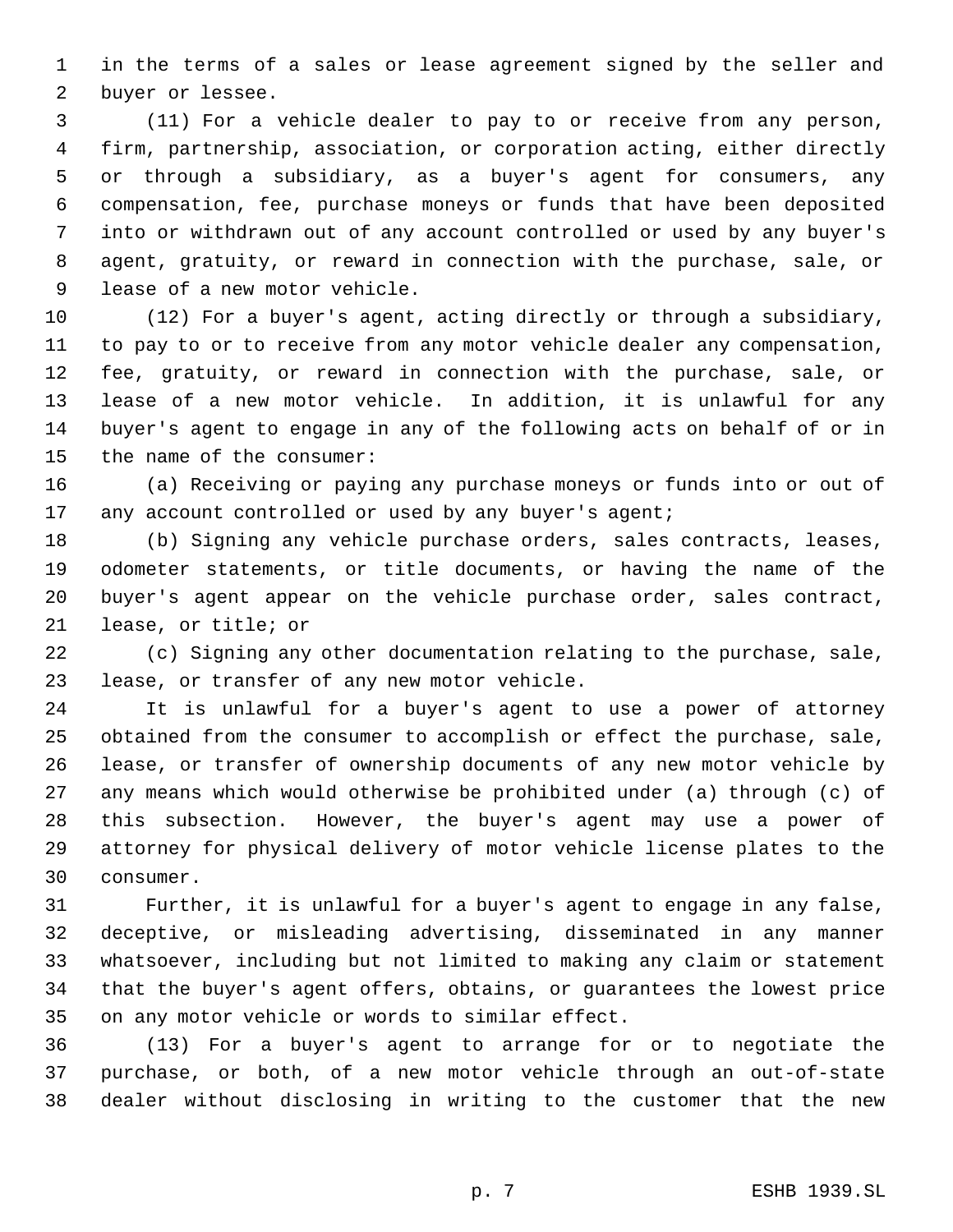vehicle would not be subject to chapter 19.118 RCW. This subsection also applies to leased vehicles. In addition, it is unlawful for any buyer's agent to fail to have a written agreement with the customer that: (a) Sets forth the terms of the parties' agreement; (b) discloses to the customer the total amount of any fees or other compensation being paid by the customer to the buyer's agent for the agent's services; and (c) further discloses whether the fee or any portion of the fee is refundable.

 (14) Being a manufacturer, other than a motorcycle manufacturer 10 governed by chapter 46.93 RCW, to:

 (a) Coerce or attempt to coerce any vehicle dealer to order or accept delivery of any vehicle or vehicles, parts or accessories, or any other commodities which have not been voluntarily ordered by the vehicle dealer: PROVIDED, That recommendation, endorsement, exposition, persuasion, urging, or argument are not deemed to constitute coercion;

 (b) Cancel or fail to renew the franchise or selling agreement of any vehicle dealer doing business in this state without fairly compensating the dealer at a fair going business value for his or her capital investment which shall include but not be limited to tools, equipment, and parts inventory possessed by the dealer on the day he or she is notified of such cancellation or termination and which are still within the dealer's possession on the day the cancellation or termination is effective, if: (i) The capital investment has been entered into with reasonable and prudent business judgment for the purpose of fulfilling the franchise; and (ii) the cancellation or nonrenewal was not done in good faith. Good faith is defined as the duty of each party to any franchise to act in a fair and equitable manner towards each other, so as to guarantee one party freedom from coercion, intimidation, or threats of coercion or intimidation from the other party: PROVIDED, That recommendation, endorsement, exposition, persuasion, urging, or argument are not deemed to constitute a lack of good faith;

 (c) Encourage, aid, abet, or teach a vehicle dealer to sell or lease vehicles through any false, deceptive, or misleading sales or financing practices including but not limited to those practices declared unlawful in this section;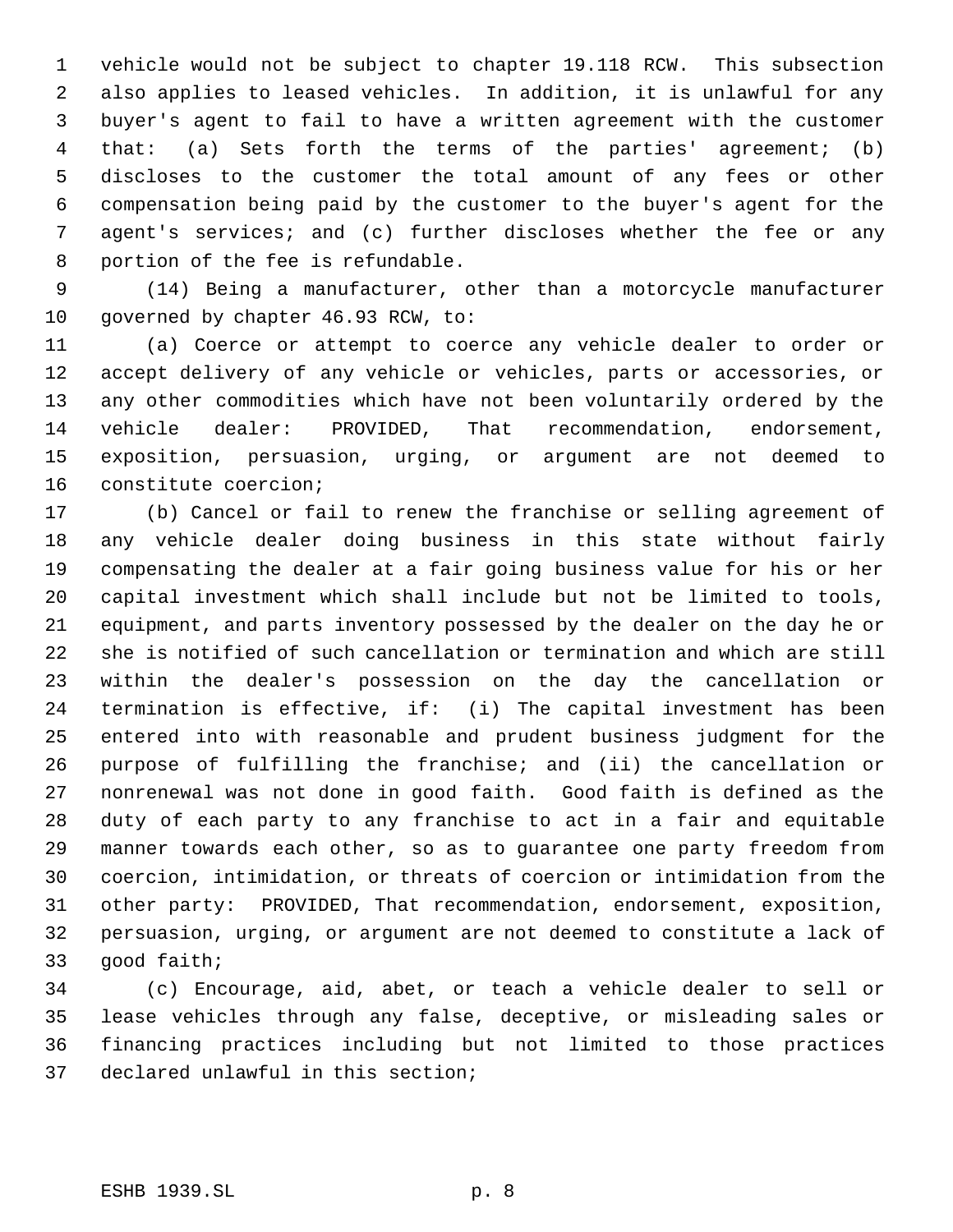(d) Coerce or attempt to coerce a vehicle dealer to engage in any practice forbidden in this section by either threats of actual cancellation or failure to renew the dealer's franchise agreement;

 (e) Refuse to deliver any vehicle publicly advertised for immediate delivery to any duly licensed vehicle dealer having a franchise or contractual agreement for the retail sale or lease of new and unused vehicles sold or distributed by such manufacturer within sixty days after such dealer's order has been received in writing unless caused by inability to deliver because of shortage or curtailment of material, labor, transportation, or utility services, or by any labor or production difficulty, or by any cause beyond the reasonable control of 12 the manufacturer;

 (f) To provide under the terms of any warranty that a purchaser or lessee of any new or unused vehicle that has been sold or leased, distributed for sale or lease, or transferred into this state for resale or lease by the vehicle manufacturer may only make any warranty claim on any item included as an integral part of the vehicle against the manufacturer of that item.

 Nothing in this section may be construed to impair the obligations of a contract or to prevent a manufacturer, distributor, representative, or any other person, whether or not licensed under this chapter, from requiring performance of a written contract entered into with any licensee hereunder, nor does the requirement of such performance constitute a violation of any of the provisions of this section if any such contract or the terms thereof requiring performance, have been freely entered into and executed between the contracting parties. This paragraph and subsection (14)(b) of this section do not apply to new motor vehicle manufacturers governed by chapter 46.96 RCW.

 (15) Unlawful transfer of an ownership interest in a motor vehicle as defined in RCW 19.116.050.

 (16) To knowingly and intentionally engage in collusion with a registered owner of a vehicle to repossess and return or resell the vehicle to the registered owner in an attempt to avoid a suspended license impound under chapter 46.55 RCW. However, compliance with chapter 62A.9A RCW in repossessing, selling, leasing, or otherwise